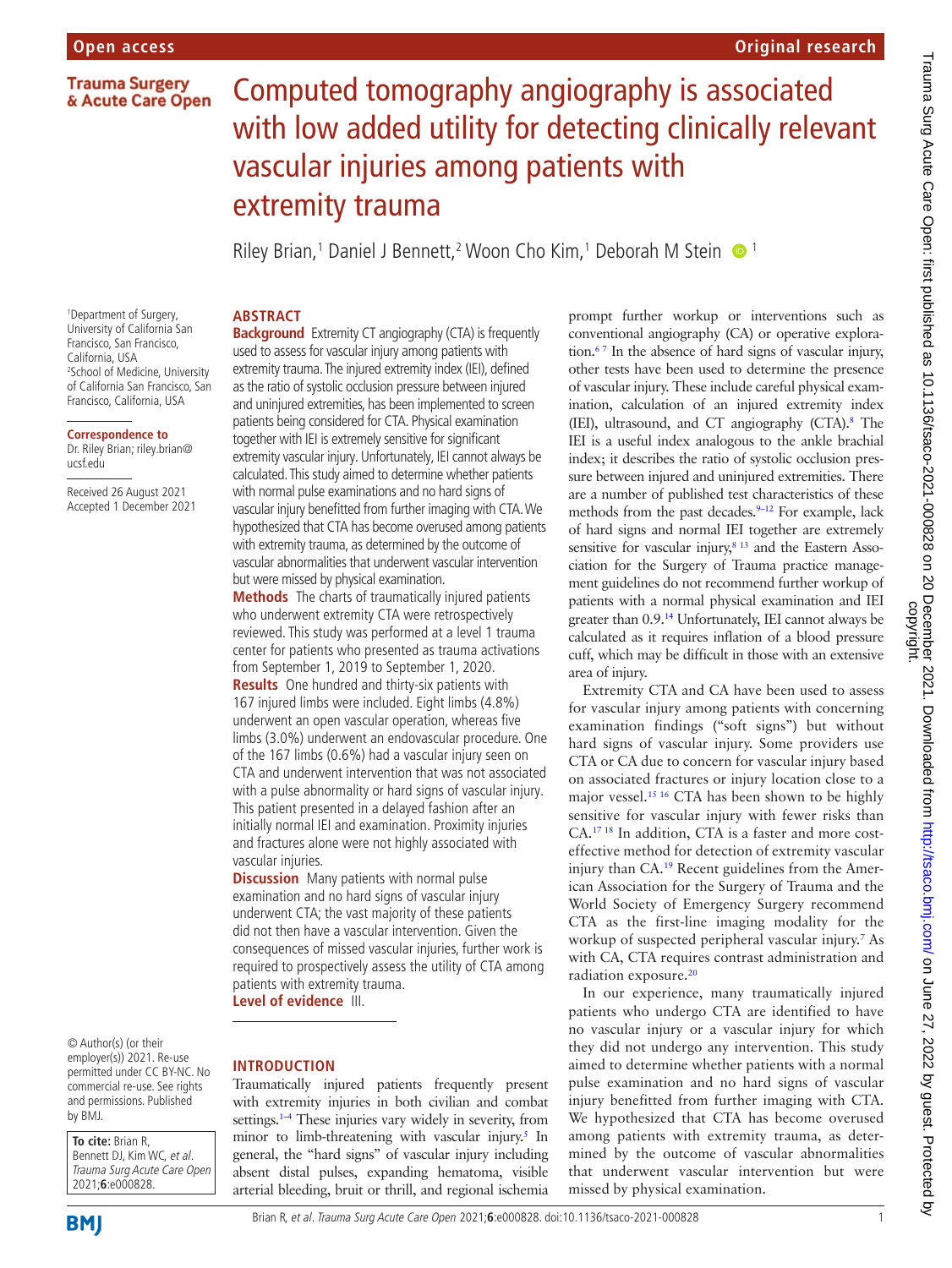## **PATIENTS AND METHODS Study design**

The charts of patients who presented to our level 1 trauma center between September 1, 2019 and September 1, 2020 were reviewed through our trauma registry. All patients who presented as trauma activations and underwent extremity CTA with Omnipaque intravenous contrast within 24 hours of presentation and before disposition to the operating room were included in the study.

Patients' charts meeting the inclusion criteria were reviewed for patient characteristics, vital signs, physical examination findings and IEI, mechanism of injury, injury details, Injury Severity Score (ISS), imaging findings, consultations placed, and interventions performed. A pulse abnormality was defined as documentation of diminished or absent pulses in the injured extremity. Other hard signs were defined as pulsatile bleeding, expanding hematoma, palpable thrill, audible bruit, or evidence of regional ischemia such as neurologic compromise or a cold limb.<sup>21</sup> A vascular abnormality on CTA was defined as any arterial injury including partial non-opacification, complete non-opacification, extravasation, abrupt termination, or arteriovenous fistula that the attending radiologist determined to be traumatic.

Open vascular operations were defined as open operations performed on injured blood vessels by any service, including trauma surgery, vascular surgery, orthopedic surgery, and plastic and reconstructive surgery. Endovascular procedures were defined as procedures including angiography, nitroglycerin infusion, coil embolization, and absorbable gelatin powder embolization performed by any service, including vascular surgery and interventional radiology. Open operations and endovascular procedures involved revascularization, bleeding control, or purely diagnostic angiography. Pharmacologic therapy was defined as administration of a medication due to a vascular injury.

## **Statistical analysis**

Descriptive data were generated for variables of interest. Test results for physical examination and CTA were compared using a McNemar's test.<sup>22</sup> Stata/IC V.16.1 for Mac (StataCorp. College Station, TX, USA) was used for data analysis.

## **RESULTS**

During the 1-year study period, 136 patients with 167 injured limbs met the inclusion criteria and were included in the study ([table](#page-1-0) 1). Most patients experienced blunt trauma (88 of 136 patients) and were male (104 of 136 patients). The median age was 37, ranging from 11 to 92. The median ISS was 10, ranging from 0 to 59. Of 136 patients, 101 experienced lower extremity trauma (74.3%), with 29 of 136 patients (21.3%) experiencing upper extremity trauma and 6 of 136 patients (4.4%) experiencing trauma to both upper and lower extremities. Of 167 limbs, 115 (68.9%) had an associated fracture in the imaged extremity. Of 167 limbs, 124 (74.3%) underwent an operation, most commonly for fracture.

Of 167 limbs, 52 (31.1%) had either a pulse abnormality or another hard sign of vascular injury ([table](#page-2-0) 2). Of 167 limbs, 51 (30.5%) were found to have a vascular abnormality on CTA. Of 167 limbs, 18 (10.8%) had a normal pulse examination with no hard signs of vascular injury but were found to have a vascular abnormality on CTA. Among these limbs, six had partial nonopacification of a vessel, four had complete non-opacification of a vessel, seven had extravasation, and one had an arteriovenous fistula. In contrast, 15 of 167 limbs (9.0%) had a documented

<span id="page-1-0"></span>

| Table 1<br>Demographics and baseline characteristics |          |  |  |  |  |  |
|------------------------------------------------------|----------|--|--|--|--|--|
| Total patients, n                                    | 136      |  |  |  |  |  |
| Total limbs, n                                       | 167      |  |  |  |  |  |
| Age, median (IQR)                                    | 37 (29)  |  |  |  |  |  |
| Female, n (%)                                        | 32(24)   |  |  |  |  |  |
| Mechanism of injury, n (%)                           |          |  |  |  |  |  |
| <b>Blunt</b>                                         | 88 (65)  |  |  |  |  |  |
| Penetrating                                          | 48 (35)  |  |  |  |  |  |
| Affected extremity, n (%)                            |          |  |  |  |  |  |
| Left upper                                           | 18(11)   |  |  |  |  |  |
| Right upper                                          | 18(11)   |  |  |  |  |  |
| Left lower                                           | 70 (42)  |  |  |  |  |  |
| <b>Right lower</b>                                   | 61(37)   |  |  |  |  |  |
| Associated fracture, n (%)                           | 115 (69) |  |  |  |  |  |
| No other CT performed, n (%)                         | 32 (24)  |  |  |  |  |  |
| Injury Severity Score, median (IQR)                  | 10(11)   |  |  |  |  |  |
| Heart rate, median (IQR)                             | 98 (30)  |  |  |  |  |  |
| Systolic blood pressure, median (IQR)                | 130 (42) |  |  |  |  |  |
| Diastolic blood pressure, median (IQR)               | 78 (23)  |  |  |  |  |  |
| Glasgow Coma Scale score, median (IQR)               | 15(1)    |  |  |  |  |  |
| Disposition from emergency department, n (%)         |          |  |  |  |  |  |
| Home                                                 | 1(1)     |  |  |  |  |  |
| Ward                                                 | 44 (32)  |  |  |  |  |  |
| Intensive care unit                                  | 10(7)    |  |  |  |  |  |
| <b>Operating room</b>                                | 81 (60)  |  |  |  |  |  |

Percentages for affected extremity and associated fracture are based on total number of limbs. Percentages for other rows are based on total number of patients.

pulse abnormality with no vascular abnormality on CTA. Of 167 limbs, only 7 (4.2%) had a documented IEI, all of which were greater than 0.9. Vascular consultation was obtained for 16 of 167 limbs (9.6%).

Of 167 limbs, 8 (4.8%) underwent an open vascular operation, whereas 5 (3.0%) underwent an endovascular procedure. All of these limbs had a CTA abnormality [\(table](#page-2-1) 3). Of these 13 limbs, 12 (92.3%) had an abnormal pulse examination and/or hard signs of vascular injury ([table](#page-3-13) 4). The remaining limb was from a patient who returned as a trauma activation in a delayed fashion after having had a normal IEI, normal pulse examination, and no CTA when the patient presented initially after a stab wound. This patient would not have undergone CTA based on current guidelines given his normal IEI[.14](#page-3-5) On re-presentation 3 months later, he had no signs of vascular injury, with his only abnormal physical examination finding being thigh swelling. He underwent CTA showing a traumatic arteriovenous fistula, which was coil-embolized. One of 167 limbs (0.6%) underwent pharmacologic intervention (aspirin) as a result of a vascular injury (dissection flap) detected on CTA; this patient initially had a normal pulse examination which was then documented as diminished on re-evaluation. In summary, CTA abnormalities were detected in all vascular injuries that underwent intervention (0% false negative rate for detection of injury that underwent intervention), whereas one injury that eventually underwent intervention had no abnormalities on physical examination (7.7% false negative rate for detection of injury that underwent intervention). CTA abnormalities were seen in 38 limbs that did not undergo intervention, whereas physical examination abnormalities were seen in 40 (25% and 26% false positive rates for detection of injury that underwent intervention, respectively). Among 50 of 136 patients with a CTA abnormality, 31 were seen by a provider in another encounter with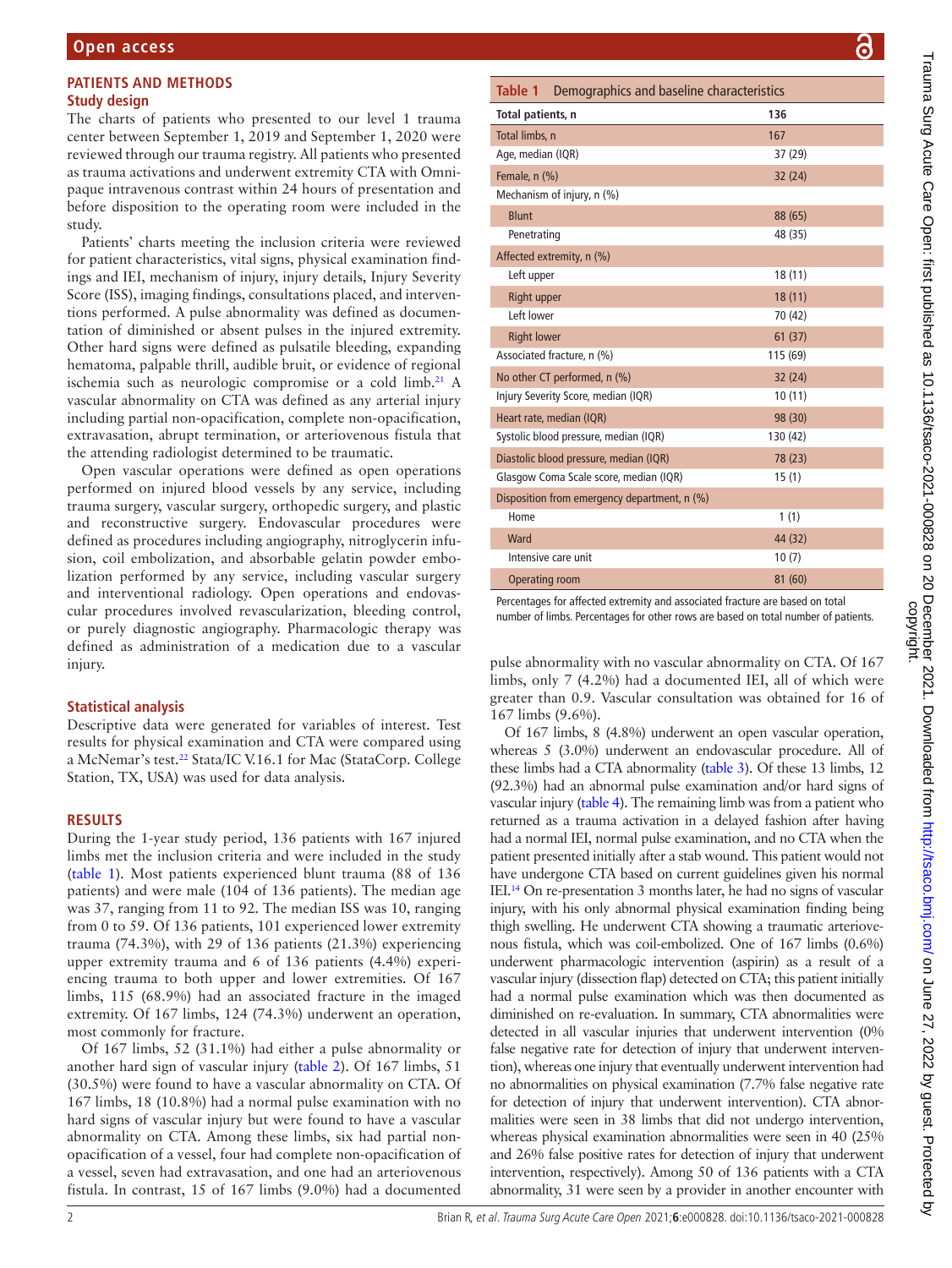<span id="page-2-0"></span>

| <b>Table 2</b> Vascular injuries for all limbs  |         |
|-------------------------------------------------|---------|
| Signs of vascular injury, n (%)                 | 52 (31) |
| Abnormal pulse examination                      | 43 (26) |
| Regional ischemia                               | 13(8)   |
| <b>Expanding hematoma</b>                       | 2(1)    |
| Pulsatile bleeding                              | 2(1)    |
| <b>Bruit</b>                                    | 0(0)    |
| Thrill                                          | 0(0)    |
| Injured extremity index, n (%)                  |         |
| Documented                                      | 7(4)    |
| <b>Normal</b>                                   | 7(4)    |
| Abnormal                                        | 0(0)    |
| Abnormal CTA, n (%)                             | 51(31)  |
| Vascular consultation made, n (%)               | 16(10)  |
| Open vascular operation performed, n (%)        | 8(5)    |
| Endovascular procedure performed, n (%)         | 5(3)    |
| Pharmacologic therapy administered, n (%)       | 1(1)    |
| Percentages are based on total number of limbs. |         |

CTA, CT angiography.

a minimum 6-month follow-up period. None of these 31 patients developed a new clinically significant vascular injury.

Overall, 1 of the 167 limbs (0.6%) that underwent extremity CTA during the 1-year study period had a vascular injury seen on CTA with subsequent intervention that was not associated with a pulse abnormality or hard signs of vascular injury. Test characteristics of CTA and physical examination with regard to the ability to detect a vascular abnormality did not significantly differ ( $p=0.73$ ).

#### **DISCUSSION**

The availability and speed of CTA have facilitated its use among trauma patients with concern for extremity vascular injury. The serious and potentially lifelong consequences of missed vascular injuries may further contribute to the high prevalence of CTA use.[23](#page-3-14) CTA requires the delivery of ionizing radiation and the administration of contrast, although the risk of added radiation for patients undergoing concurrent CT for other injuries is small and there may be no added risk for contrast if already being administered for concurrent CTs. Regardless, for all patients, CTA requires the use of healthcare resources, with each extremity CTA costing thousands of dollars[.24](#page-3-15) Many patients in our cohort underwent CTA in the setting of a proximity injury or a long bone fracture; like other studies, our work confirmed a low incidence of clinically significant vascular injury in this setting.<sup>25</sup> In fact, no patients in our cohort with a long bone fracture and no other signs of vascular injury underwent vascular intervention. Some authors consider associated fractures to be a "soft sign" of vascular injury; this is not supported by our findings.<sup>21</sup>

Nevertheless, certain fracture and injury patterns are more associated with vascular injuries than others and a high index of suspicion for vascular injury should be maintained in those settings.<sup>25</sup> CT scanner resolution has increased significantly in the past years and facilitates operative and interventional planning when serious injuries are detected. Although more injuries are found on CTA than by physical examination alone, only a very small fraction undergo intervention.

Multiple previous studies have highlighted the importance of physical examination in patients with suspected vascular injury. Indeed, one previous study investigated the overuse of CTA in the detection and management of lower extremity vascular injury; this study found hard signs of vascular injury on physical examination to be paramount to management and recommended against the use of CTA as an initial screening tool.<sup>26</sup> Other authors have noted the importance of a thorough examination and tertiary survey to reduce the risk of missed vascular injuries.<sup>27</sup> A recent study by Romagnoli and colleagues<sup>28</sup> has questioned the importance of hard and soft signs and the distinction between these categories. They have proposed a clinically relevant regrouping of vascular injuries as hemorrhagic or ischemic based on associated signs. They similarly recognize CTA as identifying clinically insignificant vascular injuries. Our study also re-evaluates the traditional strict divide between soft and hard signs by including diminished pulses, a traditional soft sign, together with hard signs as being highly indicative of clinically significant vascular injury. Within the proposed reclassification of vascular injuries, pulse abnormalities such as those explored in our study would reflect only ischemic injuries without significant ability to detect hemorrhagic injuries.

This study has multiple limitations. It is a retrospective cohort study at a single institution focusing on a clinical decision. This is a major limitation as the study may not capture all confounding clinical factors and nuance to decision making and it may reflect use of CTA at this institution. As this is a retrospective study, we cannot know with precision why CTA or an operation was performed for each patient, and there may be utility to knowing of a vascular injury in the absence of intervention. Furthermore, very few patients had an IEI documented, which may have contributed to use of CTA. The low incidence of IEI documentation in our cohort likely reflects both inadequate use of IEI and incomplete documentation. Our institution is actively working to increase IEI measurement and recording. Multiple studies have found that IEI reduces the need for CTA in evaluating for vascular injury.<sup>8 13</sup> Regardless, this study supports the use of other examination findings in settings in which IEI cannot be performed. This includes pulse examination, although that itself may be limited and varied in the emergency department and trauma setting. Pulse examination documentation, which was the basis for this study, may be subject to recall bias particularly in the setting of a busy trauma service; this limits our study's conclusions. Additionally, this study only assessed patients who underwent CTA and did not include patients who may have had vascular injury detected by other means. Although this likely reflects most patients with vascular

<span id="page-2-1"></span>

| <b>Table 3</b> CTA findings and associated interventions for all limbs |                 |                              |                                   |                      |                              |  |  |  |
|------------------------------------------------------------------------|-----------------|------------------------------|-----------------------------------|----------------------|------------------------------|--|--|--|
|                                                                        | No intervention | <b>Reperfusion procedure</b> | <b>Bleeding control procedure</b> | Diagnostic angiogram | <b>Pharmacologic therapy</b> |  |  |  |
| No CTA abnormality                                                     | 116             |                              |                                   |                      |                              |  |  |  |
| Partial non-opacification                                              | 10              |                              |                                   |                      |                              |  |  |  |
| Complete non-opacification                                             | 9               | 6                            |                                   | $\Omega$             |                              |  |  |  |
| Extravasation                                                          | 14              |                              |                                   |                      |                              |  |  |  |
| Abrupt termination                                                     | 4               |                              |                                   |                      |                              |  |  |  |
| Arteriovenous fistula                                                  |                 |                              |                                   |                      |                              |  |  |  |
| CTA, CT angiography.                                                   |                 |                              |                                   |                      |                              |  |  |  |